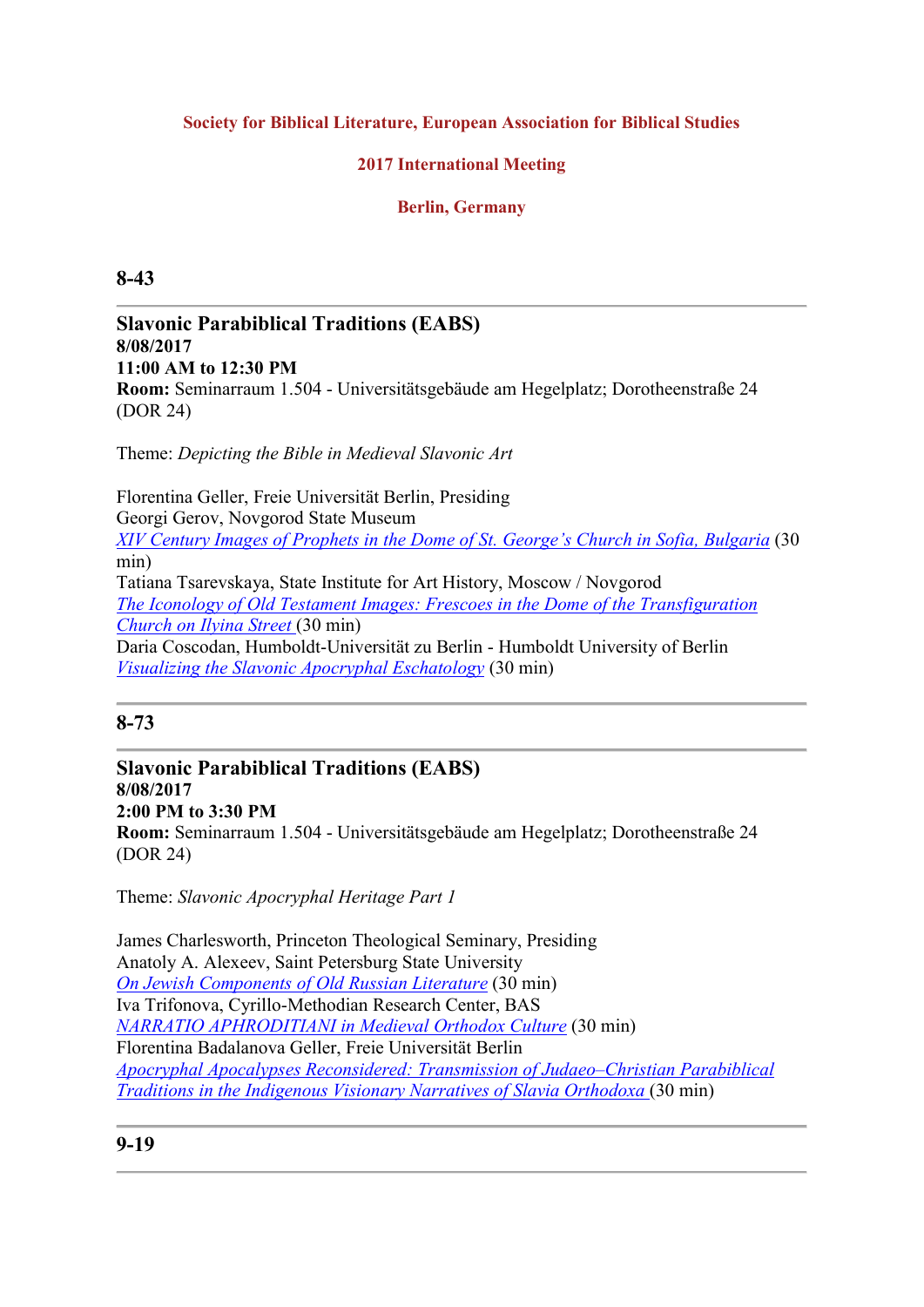Rethinking Biblical Written Tradition through Slavonic Interpretations Joint Session With: Rethinking Biblical Written Tradition through Slavonic Interpretations, Slavonic Apocrypha (EABS) 8/09/2017 9:00 AM to 10:30 AM Room: Seminarraum 1.308 - Universitätsgebäude am Hegelplatz; Dorotheenstraße 24 (DOR 24)

Theme: The Study of the Slavonic Biblical Literature Revisited, Part 1

Anissava Miltenova, Presiding Liudmila Navtanovich, Autonomous University of Barcelona The History of the Slavonic Bible: What Makes the Slavonic Biblical Tradition so Special? (20 min) Discussion (10 min) Sladjana Mirkovic, University of South Florida Biblical Criticism and the Slavic People: the Languages that Unite and Divide (20 min) Discussion (10 min) Basil Lourié, Scrinium. Review of the Patrology, Critical Hagiography Some Pseudepigraphic Prophecies in Slavonic (20 min) Discussion (10 min)

### 9-44

Rethinking Biblical Written Tradition through Slavonic Interpretations Joint Session With: Rethinking Biblical Written Tradition through Slavonic Interpretations, Slavonic Apocrypha (EABS) 8/09/2017 11:00 AM to 12:00 PM Room: Seminarraum 1.308 - Universitätsgebäude am Hegelplatz; Dorotheenstraße 24 (DOR 24)

Theme: The Study of the Slavonic Biblical Literature Revisited, Part 2

Anissava Miltenova, Institute for Literature Bulgarian Academy of Sciences, Presiding Ljubica Jovanovic, American Public University System The Septuagint Event in the Ninth Century Slavic Lands: Which Bible did Cyril and Methodius and their Followers Translate? (20 min) Discussion (10 min) Cornelia Horn, Martin-Luther-Universität Halle-Wittenberg Linking Slavonic and Oriental Christian Apocrypha in the Digital Realm (20 min) Discussion (10 min)

## 9-46

Slavonic Parabiblical Traditions (EABS) 8/09/2017 11:00 AM to 12:45 PM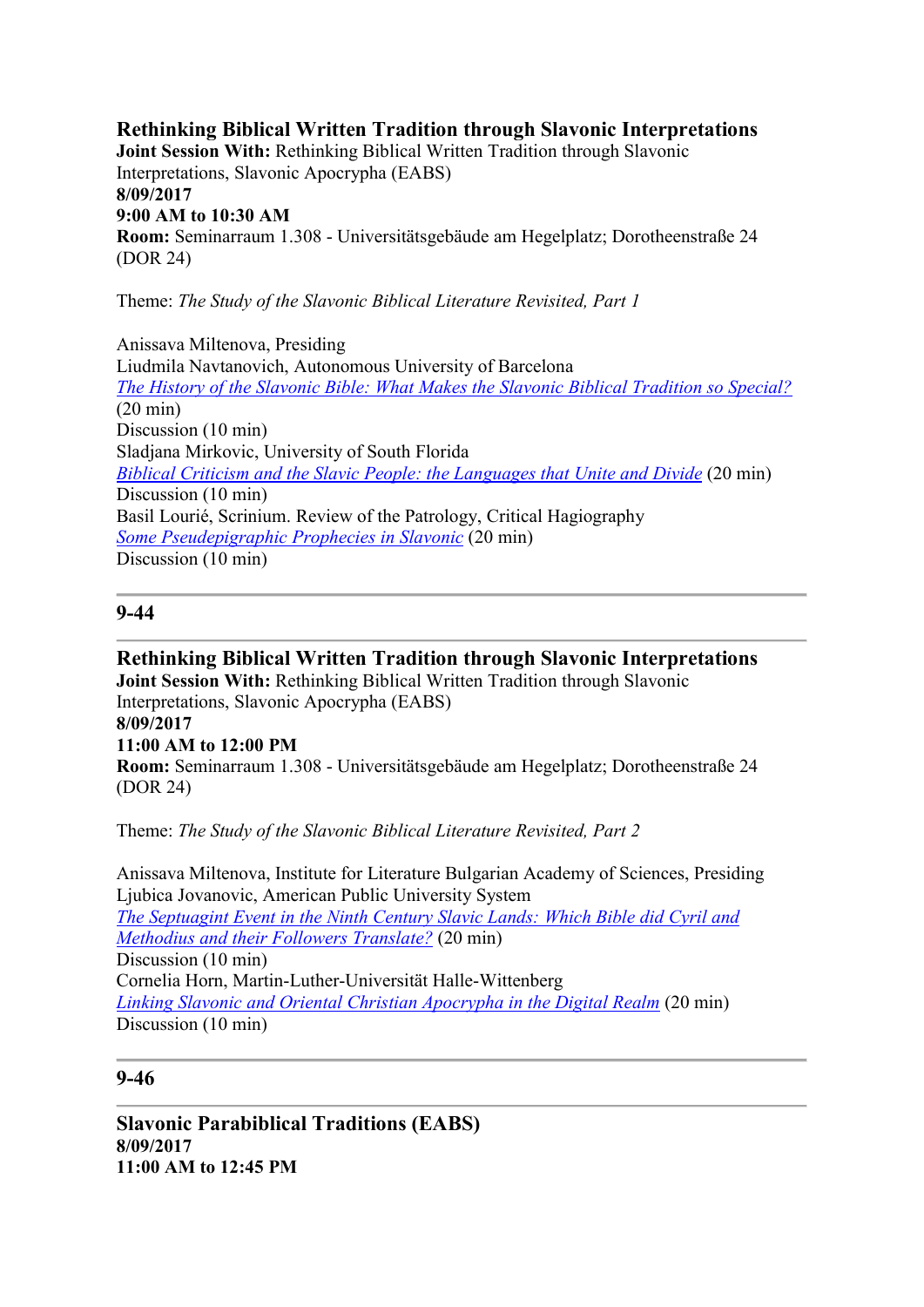Room: Seminarraum 1.504 - Universitätsgebäude am Hegelplatz; Dorotheenstraße 24 (DOR 24)

Theme: Slavonic Apocryphal Heritage Part 2

Anna–Maria Totomanova, Presiding Georgi Minczew, University of Lodz Archangel Michael between the Garden of Eden and the Gates of Hades: Functions and Attributes of the Leader of the Heavenly Host (30 min) Malgorzata Skowronek, University of Lódz On one Greek-Slavonic Michael the Archangel's miracles cycle (30 min) Giorgia Bove, Università degli Studi di Padova The Angel "Phamael" in the Greek Apocalypse of Baruch (20 min) Kiril Janev, Freie Universität Berlin The Builders of the Tower of Babel in 3 Baruch (20 min)

### 9-73

### The Bible and Its Reception in Eastern Europe Scholarship 8/09/2017 2:00 PM to 3:30 PM Room: Seminarraum 1.503 - Universitätsgebäude am Hegelplatz; Dorotheenstraße 24 (DOR 24)

Theme: Part 1, hosted by De Gruyter

Florentina Geller, Freie Universität Berlin, Presiding Svetlina Nikolova, Cyrillo-Methodian Research Centre of the Bulgarian Academy of Sciences Translation and Transmission of the Old and the New Testament Corpora in Medieval Slavonic Tradition (22 min) Elena Uzunova, Bulgarian National Library Bible Manuscripts in Slavonic Archival Collections: Cultural Resource Management (22 min) Elena Erdeljan, University of Belgrade Old Testament topics in visual culture of Slavia Orthodoxa in the Middle Ages (22 min) Anna–Maria Totomanova, University of Sofia Old Church Slavonic Biblical Language in the Era of the New Technologies (22 min)

### 9-78

Apocalyptic Literature 8/09/2017 4:00 PM to 5:45 PM Room: Seminarraum 1.504 - Universitätsgebäude am Hegelplatz; Dorotheenstraße 24 (DOR 24)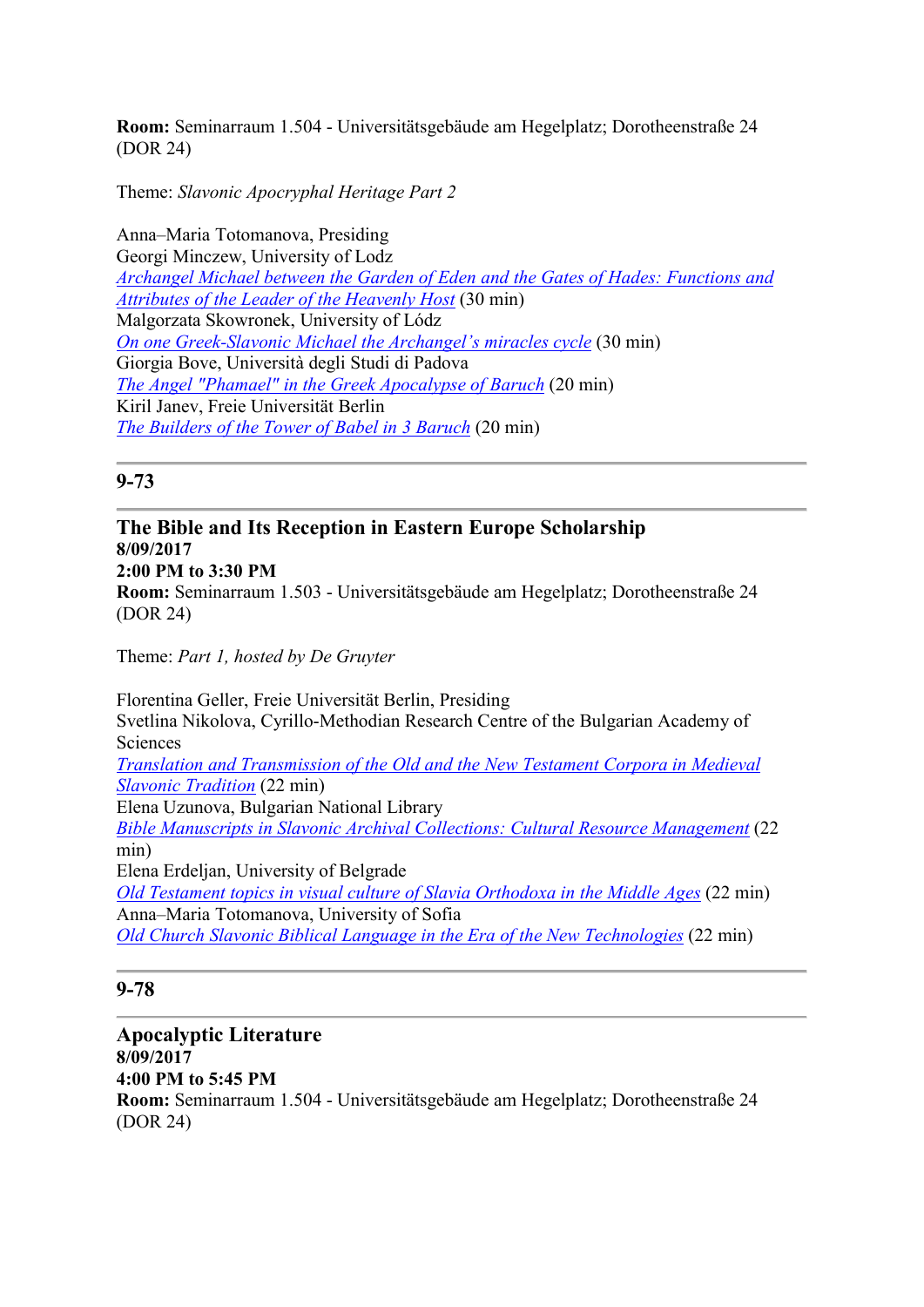### Theme: Apocalyptic Literature II

Grant Macaskill, University of Aberdeen, Presiding Kaisa Vaittinen, Helsingin Yliopisto - Helsingfors Universitet Layering different literary genres - Structure and composition in the final apocalypse of the Book of Daniel (25 min) Christfried Böttrich, Ernst-Moritz-Arndt-Universität Greifswald A new approach to the apocryphal "Ladder of Jacob" (25 min) Vicente Dobroruka, Universidade de Brasília The Final Updating of a Conversion Tool: Hagiographies, Martyrologies and the Apocalyptic Tradition of the Sibylline Oracles (25 min) Alexei Sivertsev, DePaul University Otot ha-Mashiah and Imperial Urban Spaces in Late Antiquity (25 min)

### 9-97

The Bible and Its Reception in Eastern Europe Scholarship 8/09/2017 4:00 PM to 5:30 PM Room: Seminarraum 1.503 - Universitätsgebäude am Hegelplatz; Dorotheenstraße 24 (DOR 24)

Theme: Part 2, hosted by the Topoi Excellence Cluster and German-Israel Fund (GIF) Project Visitors from Heaven, Visitors to Heaven: Judeo-Christian Encounters and the Last Lingua Sacra of Europe

Florentina Geller, Freie Universität Berlin, Presiding James Charlesworth, Princeton Theological Seminary The Slavonic Pseudepigrapha (30 min) William Adler, North Carolina State University The text-critical value of the Slavonic version of the Palaea Historica (30 min) Florentina Geller, Freie Universität Berlin Slavonic Folk Bible (30 min)

## 10-18

Slavonic Parabiblical Traditions (EABS) 8/10/2017 9:00 AM to 10:30 AM Room: Hörsaal 2014A - Hauptgebäude; Unter den Linden 6 (UL 6)

Theme: Modern Biblical Paraphrases

Georgi Minczew, University of Lódz, Presiding Nikolay Aretov, Institute for Literature, Bulgarian Academy of Sciences Paradoxical Bulgarian Reception of the Bible during the National Revival (30 min) Ewelina Drzewiecka, Institute of Slavic Studies, Polish Academy of Sciences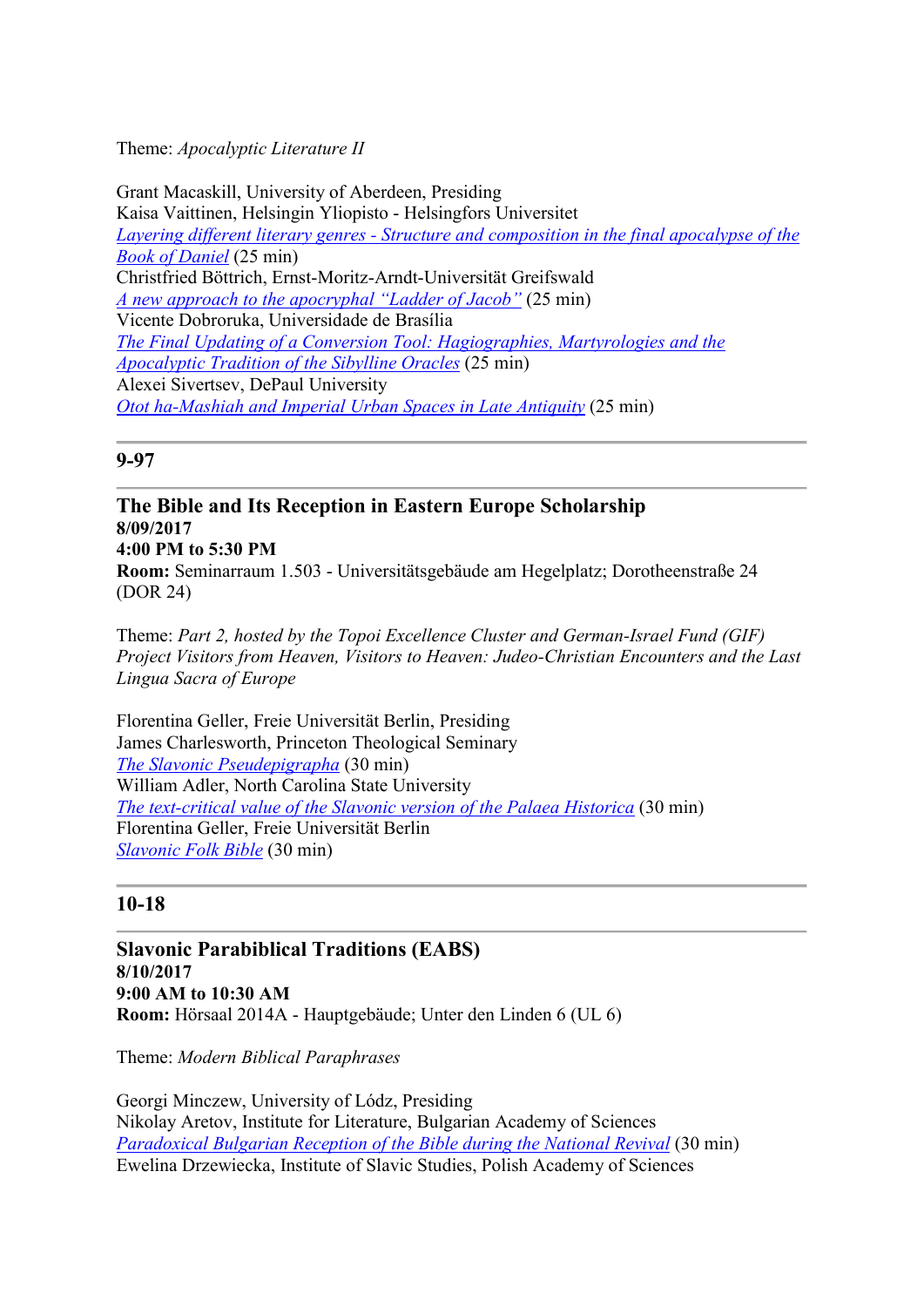#### Reception of the Bible in the Modern (Bulgarian) Culture (30 min) Discussion (30 min)

# 10-36

# Rethinking Biblical Written Tradition through Slavonic Interpretations 8/10/2017 11:00 AM to 12:30 PM

Room: Hörsaal 2093 - Hauptgebäude; Unter den Linden 6 (UL 6)

Theme: Contextualization of the Slavonic Translations of the Scriptures: New Strategies, New Horizons, Part 1

Basil Lourié, Presiding Marcello Garzaniti, University of Florence, Italy The Concept and Treatment of the Bible in the First Slavic Miscellany, the Simeonov Sbornik (20 min) Discussion (10 min) Vadim Wittkowsky, Humboldt-Universität zu Berlin Neither Pseudo-Athanasius nor Palaea: Historia de Melchisedech as a Part of the Slavonic "Abraham's Cycle" (20 min) Discussion (10 min) Vasya Velinova, Sofiyski universitet The Palaea Historica between the Apocrypha and the Holy Scripture (20 min) Discussion (10 min)

# 10-52

### Rethinking Biblical Written Tradition through Slavonic Interpretations 8/10/2017 2:00 PM to 3:00 PM Room: Hörsaal 2093 - Hauptgebäude; Unter den Linden 6 (UL 6)

Theme: Contextualization of the Slavonic Translations of the Scriptures: New Strategies, New Horizons, Part 2

Basil Lourié, Scrinium. Review of the Patrology, Critical Hagiography, Presiding Emanuela Timotin, Institute of Linguistics of the Romanian Academy Narratives about Melchizedek in the Romanian Manuscripts  $(17th - 18th c)$  (20 min) Discussion (10 min) Ivan I. Iliev, Sofiyski universitet Gospel Quotations in the Slavonic Translation of Saint Hippolytus of Rome Commentarii in Danielem (20 min) Discussion (10 min)

## 10-54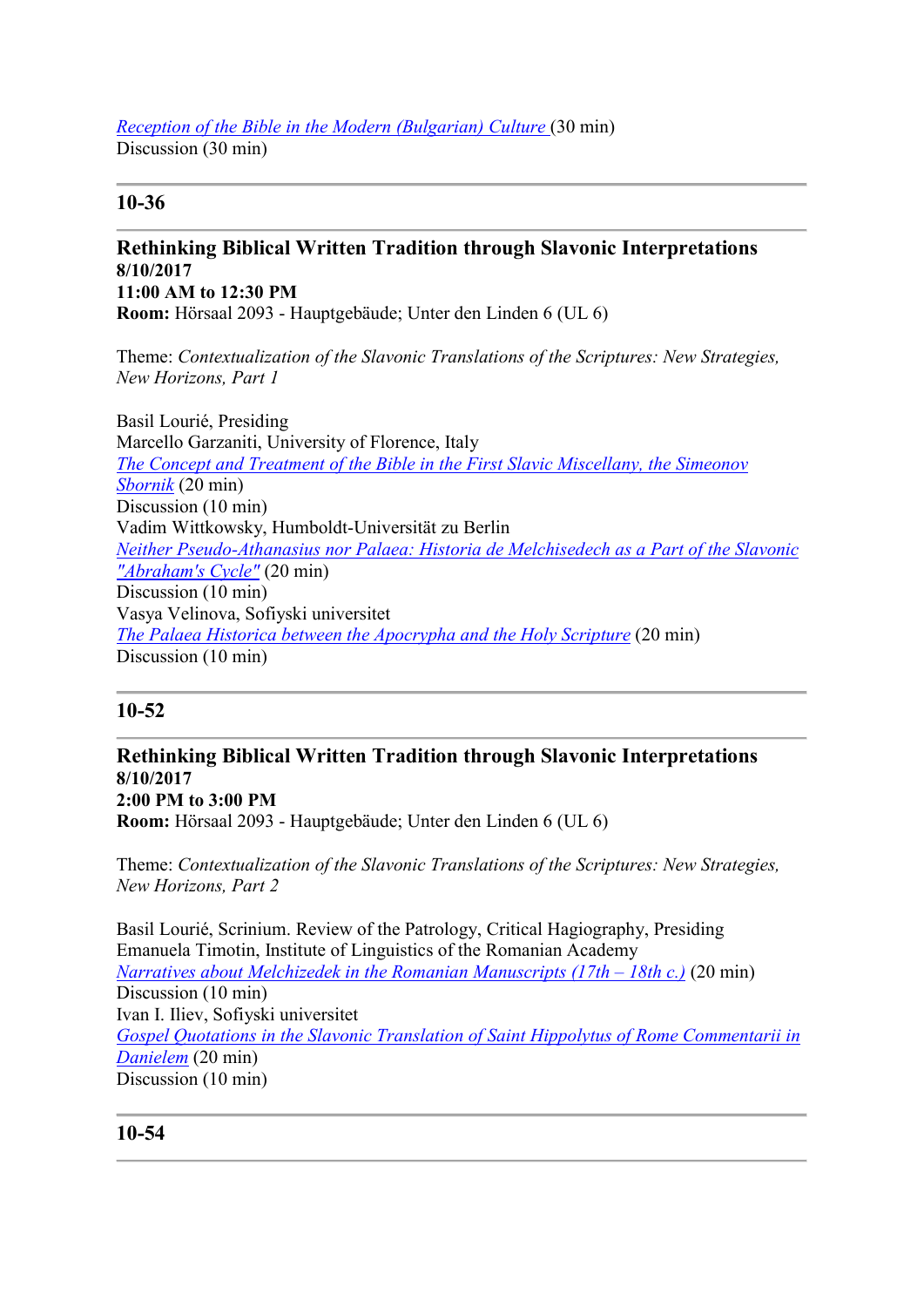### Slavonic Apocrypha (EABS) 8/10/2017 2:00 PM to 3:30 PM Room: Seminarraum 1.606 - Universitätsgebäude am Hegelplatz; Dorotheenstraße 24 (DOR 24)

Theme: Slavonic Apocrypha Revisited

Lorenzo DiTommaso, Concordia University - Université Concordia, Presiding Mitani Keiko, University of Tokyo The Inscription on Solomon's Chalice in Vita Constantini: An Old Question Revisited (20 min) Discussion (10 min) Anissava Miltenova, Institute for Literature Bulgarian Academy of Sciences Symbiosis between Apocryphon and Nomocanon: Apocalypsis Johannis quarta (20 min) Discussion (10 min) Amber Ivanova, Universiteit Gent The Apocryphal Origin of the Martyr Act of Saint Thekla in the Medieval Slavonic Tradition (20 min) Discussion (10 min)

### 10-55

Slavonic Parabiblical Traditions (EABS) 8/10/2017 2:00 PM to 3:45 PM Room: Hörsaal 2014A - Hauptgebäude; Unter den Linden 6 (UL 6)

Theme: Slavonic Chronographic Traditions and the Bible

William Adler, North Carolina State University, Presiding Anna-Maria Totomanova, Sofia University Parabiblical and Biblical Chronographic Compilations in Symeon's Bulgaria (25 min) Maria Totomanova-Paneva, Sofia University The Perception of the Pagan Practices in the OCS Chronographic Recension of 1-4 Kingdoms (25 min) Tatiana Vilkul, Ukraine Academy of Sciences, Kiev The Church Slavonic: Translations of the Book of Josua (the case of the South Slavic  $recession$  (25 min)</u> Alexandra Vukovich, University of Cambridge The Underlying Biblical Narrative of Succession in Rus: A Few New Perspectives (25 min)

## 11-16

## Slavonic Apocrypha (EABS)

Joint Session With: Slavonic Apocrypha (EABS), Rethinking Biblical Written Tradition through Slavonic Interpretations 8/11/2017